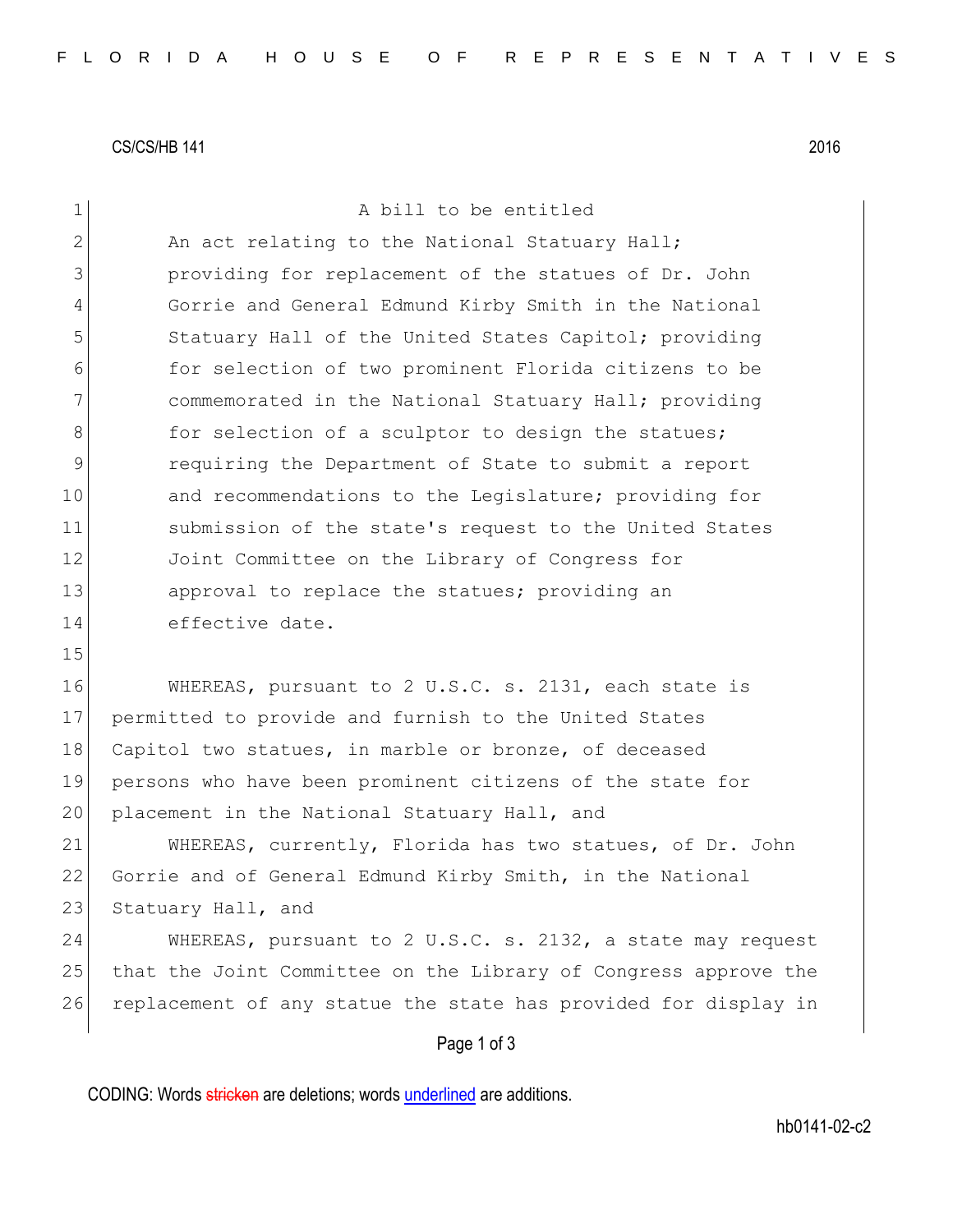CS/CS/HB 141 2016

27 the National Statuary Hall of the United States Capitol, NOW, 28 THEREFORE, 29 30 Be It Enacted by the Legislature of the State of Florida: 31 32 Section 1. (1) At its first annual meeting following the effective date of this act, the ad hoc committee of the Great Floridians Program within the Division of Historical Resources 35 of the Department of State, as established under s. 267.0731(1)(b), Florida Statutes, shall select, according to guidelines prescribed by the division, two prominent Florida citizens, including, but not limited to, persons of distinguished civil or military service, to be commemorated in the National Statuary Hall of the United States Capitol. The ad hoc committee shall submit its recommendations to the Division 42 of Historical Resources and the Division of Cultural Affairs. (2) At its first meeting following the effective date of this act, the Florida Council on Arts and Culture, as 45 established under s. 265.285, Florida Statutes, shall select, 46 according to guidelines prescribed by the Department of State, a sculptor to design the statues of the two prominent Florida citizens selected pursuant to subsection (1) for replacement of the statue of Dr. John Gorrie and the statue of General Edmund Kirby Smith in the National Statuary Hall. The Florida Council on Arts and Culture shall submit its recommendation to the Division of Historical Resources and the Division of Cultural

Page 2 of 3

CODING: Words stricken are deletions; words underlined are additions.